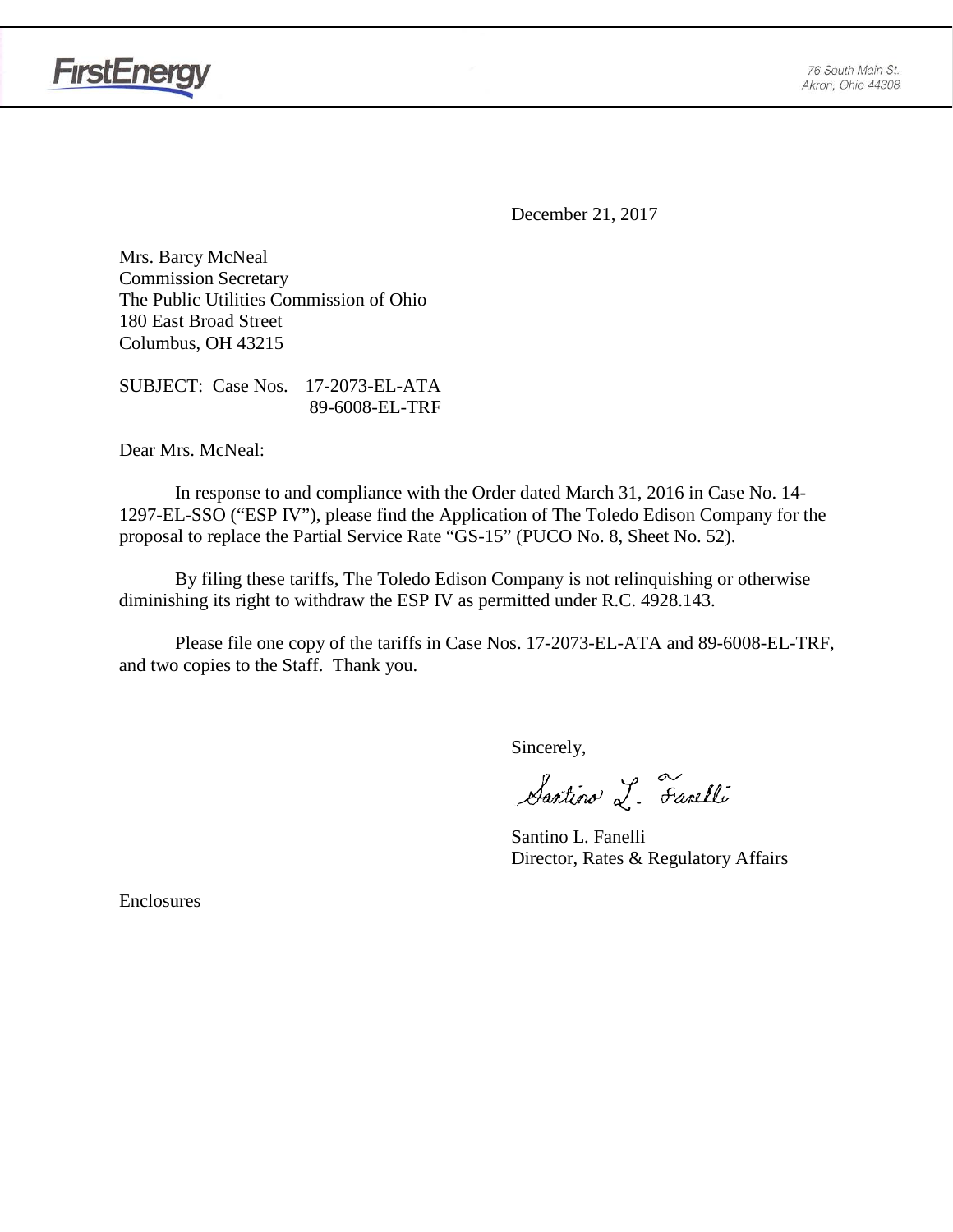## **BEFORE THE PUBLIC UTILITIES COMMISSION OF OHIO**

## **Application Not for an Increase in Rates, pursuant to Section 4909.18 Revised Code**

| In the Matter of the Application of |                         |
|-------------------------------------|-------------------------|
| The Toledo Edison Company           | Case No. 17-2073-EL-ATA |
| for Modification of a Tariff        |                         |

\_\_\_\_\_\_\_\_\_\_\_\_\_\_\_\_\_\_\_\_\_\_\_\_\_\_\_\_\_\_\_\_\_\_\_\_\_\_\_\_\_\_\_\_\_\_\_\_\_\_\_\_\_\_\_\_\_\_\_\_\_\_\_\_\_\_\_\_\_\_\_\_\_\_\_\_\_\_\_\_\_\_\_\_

1. APPLICANT RESPECTFULLY PROPOSES: (Check applicable proposals)

| New Service                            | Change in Rule or Regulation |
|----------------------------------------|------------------------------|
| New Classification                     | Rate Change                  |
| Change in Classification               | Correction of Error          |
| Other, not involving increase in rates |                              |
|                                        |                              |

- Various related and unrelated textual revision, without change in intent
- 2. DESCRIPTION OF PROPOSAL:

Amend and replace the existing Partial Service Rate "GS-15" (PUCO No. 8, Sheet No. 52)

3. TARIFFS AFFECTED: (If more than 2, use additional sheets)

P.U.C.O. No. 8, The Toledo Edison Company Original Sheet No. 52

- 4. Attached hereto and made a part hereof are: (Check applicable Exhibits)
	- $X$  Exhibit A existing schedule sheets (to be superseded) if applicable
	- $X$  Exhibit B proposed schedule sheets

Exhibit C-1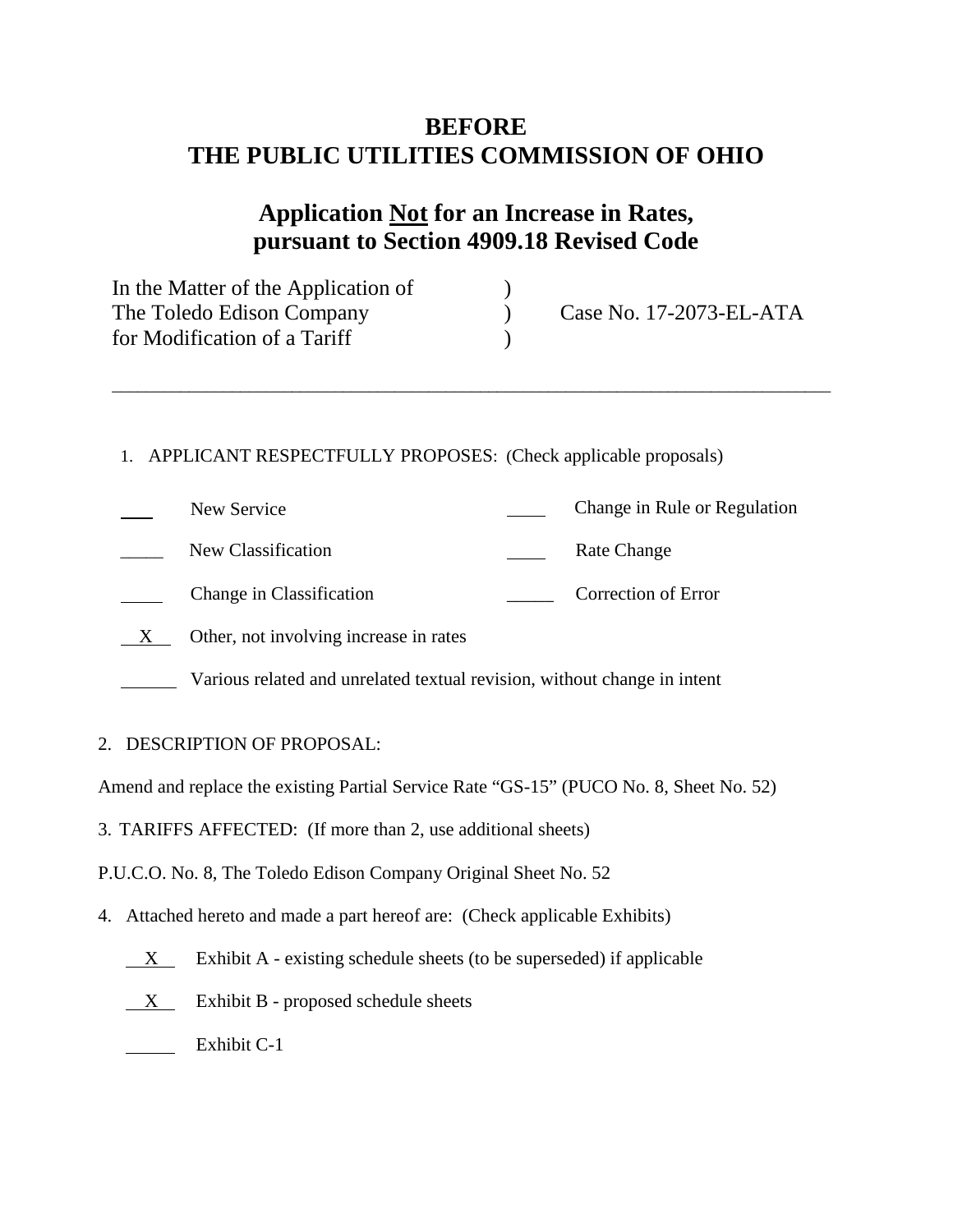a) if new service is proposed, describe; Description included on attached Exhibit C-1.

b) if new equipment is involved, describe (preferably with a picture, brochure, etc.) and where appropriate, a statement distinguishing proposed service from existing services;

c) if proposed service results from customer requests, so state, giving if available, the number and type of customers requesting proposed service.

Exhibit C-2 - if a change of classification, rule or regulation is proposed, a statement explaining reason for change.

- X Exhibit C-3 statement explaining reason for any proposal not covered in Exhibits C-1 or C-2.
- 5. Applicant respectfully requests the Commission to approve the tariff sheets attached hereto and authorize Applicant to file the same in final form, and to be in the form and content shown in Exhibit B.

Respectfully Submitted,

/s/*Robert M. Endris*

Robert M. Endris (#0089886) FirstEnergy Service Company 76 South Main Street Akron, Ohio 44308 Telephone: 330-384-5728 Fax: 330-384-3875 rendris@firstenergycorp.com Attorney for Ohio Edison Company, The Cleveland Electric Illuminating Company, and The Toledo Edison Company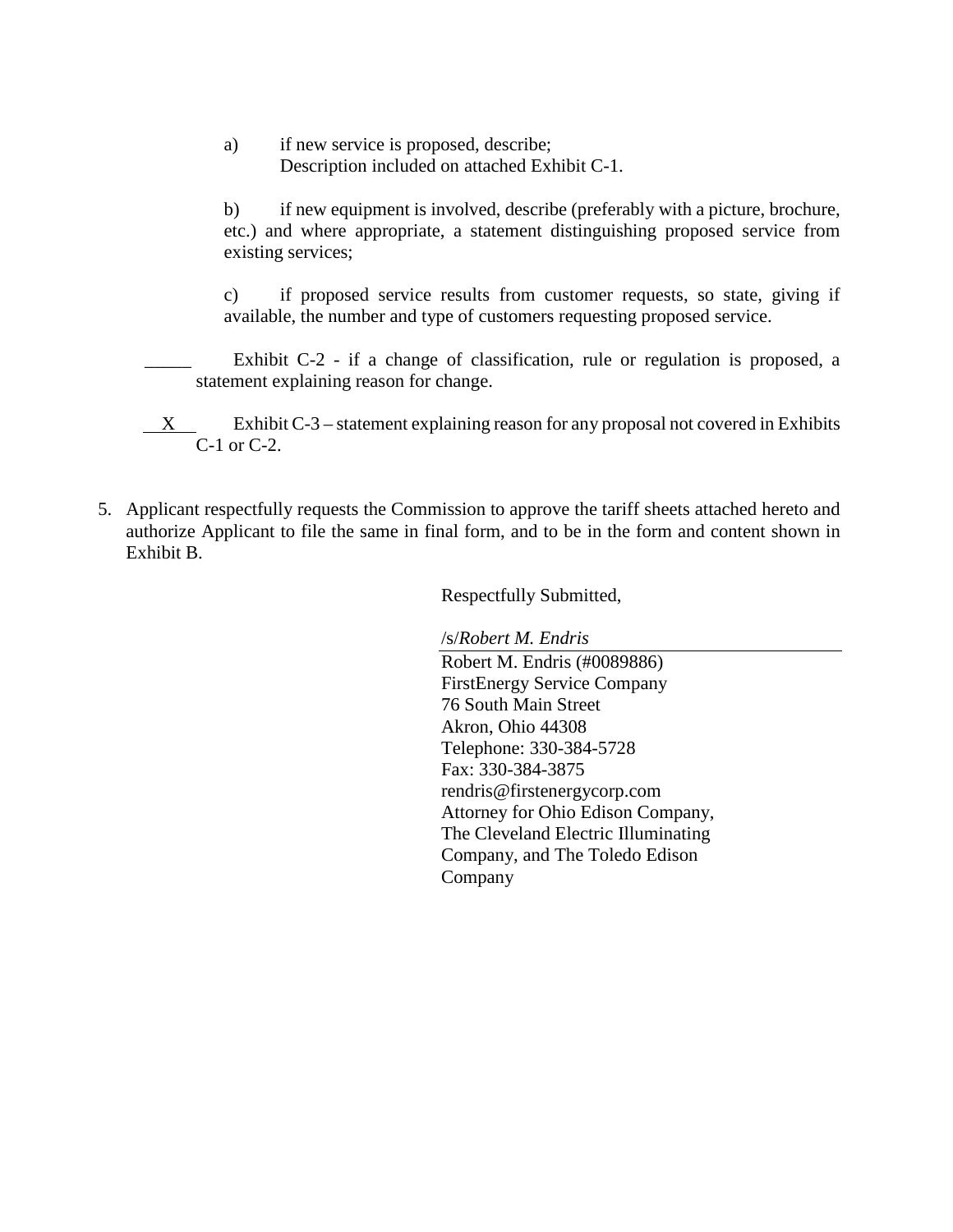## **APPLICABILITY:**

Applicable to any Customer with non-synchronous or synchronous, which does not qualify for the Net Metering Rider, electric generation equipment having been established as a Qualifying Facility, or who requires partial service from the Company as back-up, or as a partial electric requirement to another electric source.

**RATE:**

#### **Capacity Reservation Charge:**

Per kVA of Capacity Reservation Per billing Period Per Voltage Classification

| Transmission                        | Subtransmission    | Distribution      |
|-------------------------------------|--------------------|-------------------|
| 138 kV and Above                    | $23 - 34.5 - 69KV$ | $4.16 - 12.47$ kV |
| Transmission &                      |                    |                   |
| Distribution Charge: All kW, per kW | All kW, per kW     | All kW, per kW    |
| \$1.46                              | \$2.18             | \$2.96            |
| Generation Charge: All kW, per kW   | All kW, per kW     | All kW, per kW    |
| \$1.56                              | \$1.71             | \$1.76            |
| <b>Demand Charge:</b>               |                    |                   |

Whenever the Customer utilizes Supplemental, Back-up or Maintenance power, the demand will be charged as indicated below:

a. Supplemental Demand

The Demand Charge found in the applicable Standard Tariff shall be used to calculate the monthly billing charge for Supplemental power.

b. Back-Up Demand

The Customer shall have the option of either Method A or Method B, below, as the method under which Back-Up Demand shall be calculated. Sixty days prior to the initial one-year contract period, and at least 60 days prior to each succeeding annual period, the Customer shall specify the method chosen. That method shall apply for the full contract period.

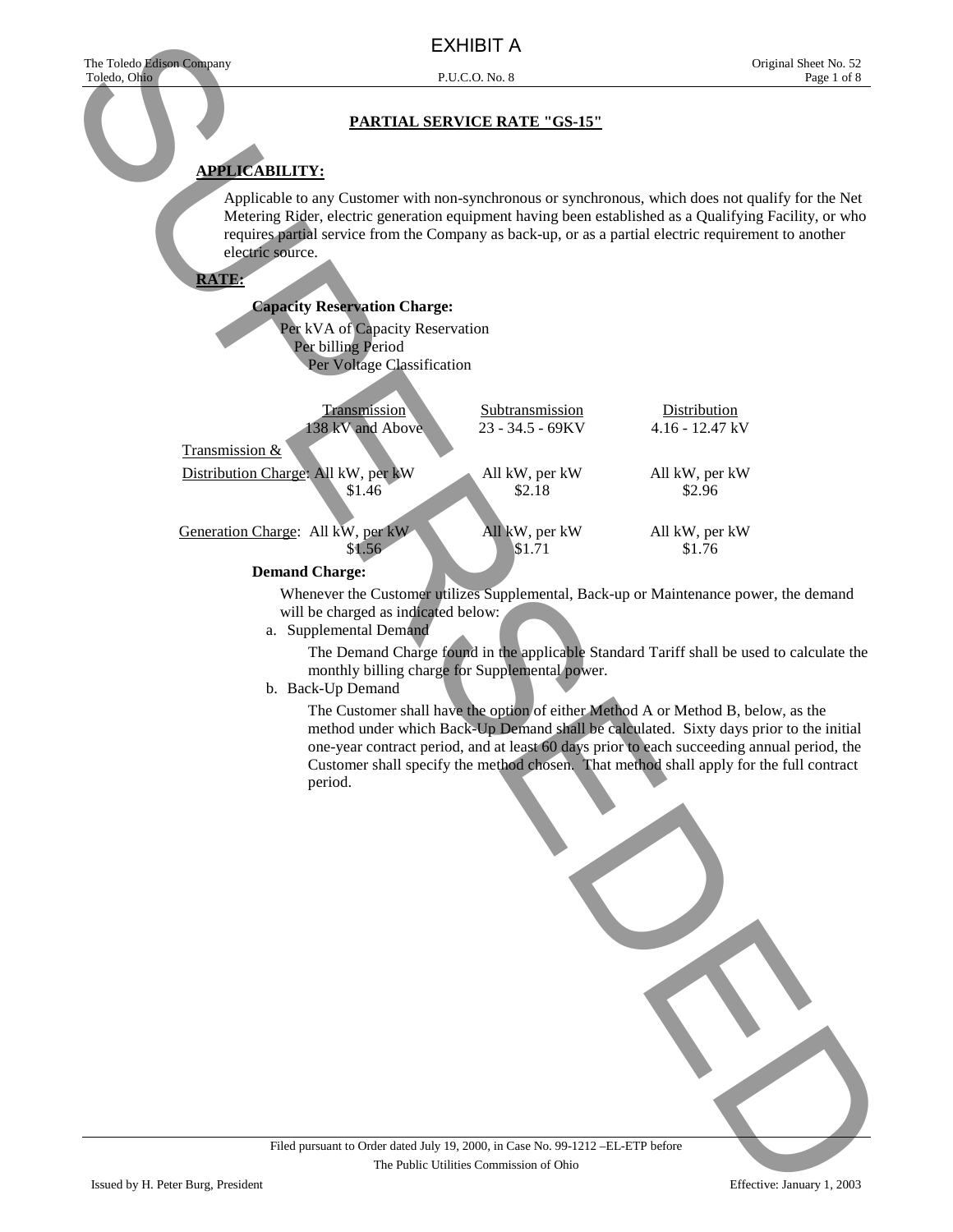#### Method A:

 The Demand Charge found in the appropriate, applicable Standard Tariff shall be used to calculate the billing period charge for Back-up Demand.

The Capacity Reservation charge for the billing period shall be reduced to the extent that Back-Up Demand, under Method A, is used during the billing period.

## Method B:

The billing period Demand Charge for Back-Up Power shall be determined by use of daily demand, and will use the appropriate following rate based on service voltage level classification:

| <b>Transmission</b>          | <b>Subtransmission</b>        | <b>Distribution</b>                                         |
|------------------------------|-------------------------------|-------------------------------------------------------------|
| $(138 \text{ kV}$ and Above) | $(23 - 34.5 - 69 \text{ kV})$ | $(4.16 - 12.47 \text{ kV})$                                 |
|                              | \$0.78                        | \$ 0.83                                                     |
| per kVA per day              | per kVA per day               | per kVA per day                                             |
|                              |                               | The above charges consist of ancillary service charges from |

above charges consist of ancillary service charges from the applicable Rate Schedule and generation.

 Method B is applicable no more than fifteen days a year. If in any billing period the use of Backup Power exceeds fifteen days, the Customer will be billed under Method A for the billing period. The fifteen days in that billing period would not count toward the annual limitation.

Determination of the daily Demand Charge shall be the maximum daily Back-Up Demand times the appropriate above rate. The billing period charge for Back-Up Demand shall be the sum of the billing period's daily Demand Charges. Off-Peak Provision for Method B

If the customer's daily peak demand occurs during off-peak hours, the Billing Demand will be the highest off-peak demand less three-fourths (3/4) of the difference between the highest off-peak demand and the highest onpeak demand for that day.

 For purposes of this calculation, off-peak hours are all hours in each day, except the hours between 0800 hours (8:00 a.m.) and 2000 hours (8:00 p.m.), Monday thru Friday, excluding legal holidays specified as exempt by the Company. These holidays are New Year's Day, Good Friday, Memorial Day, Independence Day, Labor Day, Thanksgiving Day and Christmas Day, and Mondays which are legally designated as a day of observance in lieu of the above holidays when they occur on weekend days. For limited periods, additional days and hours may be considered off-peak at the option of the Company. EXHIBIT AND THE CONFIDENTIAL CONFIDENTIAL CONFIDENTIAL CONFIDENTIAL CONFIDENTIAL CONFIDENTIAL CONFIDENTIAL CONFIDENTIAL CONFIDENTIAL CONFIDENTIAL CONFIDENTIAL CONFIDENTIAL CONFIDENTIAL CONFIDENTIAL CONFIDENTIAL CONFIDENTI

c. Maintenance Demand

Fifty percent of the demand charge found in the appropriate, applicable Standard Tariff shall be used and prorated based on the number of days that Maintenance Power was used during the billing period.

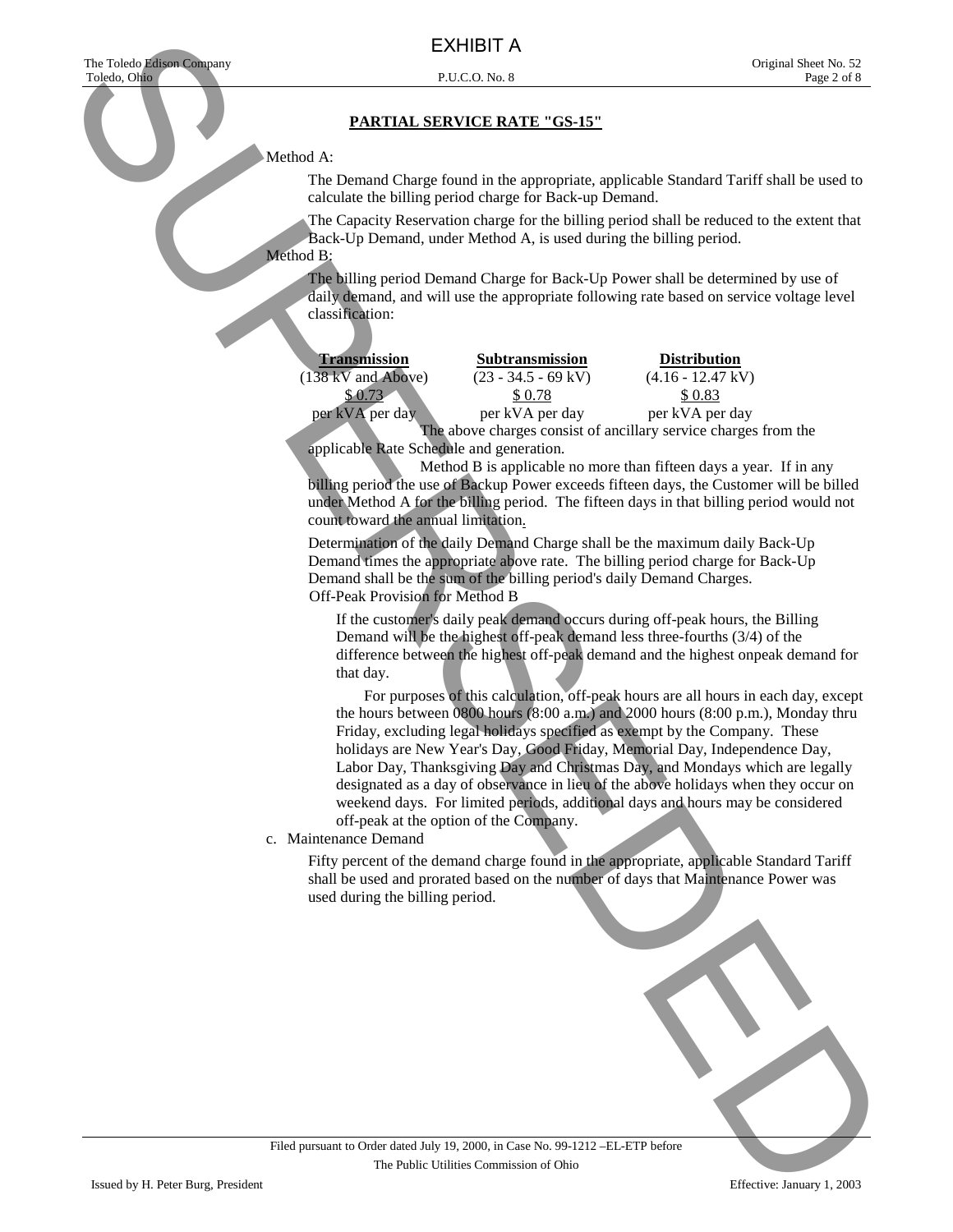#### **Energy Charge:**

The charge for energy provided by the Company for Supplemental, Back-Up (Method A), and Maintenance Power shall be that found in the appropriate, applicable Standard Tariff.

The energy charge for Back-Up Power (Method B) shall be 0.49¢ per kWh. This cost recovery will be split between RTC and RSC in proportion to RTC and RSC charges in the applicable Rate Schedule.

## **Emergency Power:**

Emergency Power Service can only be obtained from the Company. The following charges apply under this schedule:

| Demand Charge per kVA per billing period | \$26.60 |
|------------------------------------------|---------|
|                                          |         |

Energy Charge per kWh per billing period  $$0.146$ 

The Demand Charge will consist of transmission, distribution and generation charges in the same proportion as the Capacity Reservation Charge. The Energy Charge will consist of the RTC and RSC from the appropriate applicable Standard Tariff and generation charges.

#### **Customer Charge:**

The Customer Charge shall be \$95.50 per month.

### **BACK-UP POWER MAXIMUM CHARGE:**

 The maximum billing period charge for Back-Up Power shall be those charges for service which would be billed under the appropriate applicable Standard Tariff.

 If Back-Up Power is used during the billing period, the billing period charge for Capacity Reservation shall be reduced, to the extent that Back-Up Demand is used.

#### **MINIMUM CHARGE:**

 The monthly minimum charge shall be the sum of the Capacity Reservation charge multiplied by the Capacity Reservation, plus the Customer Charge, plus the minimum charges of any applicable Standard Tariffs.

#### **RIDERS:**

 Except as otherwise noted, the Rates and charges specified above shall be modified in accordance with the applicable Standard Tariff Riders, except for the Net Energy Metering Rider, in effect plus a fuel charge of  $1.3371\varphi$  per kWh. The fuel charge is cost recovery and will be split between RTC and RSC in proportion to RTC and RSC charges in the applicable Rate Schedule. EXHIBIT A SUPERVISTOR CONTINUES IN A CONTENENT CONTENENT (SUPERVISTOR)<br>
The same formula and the same of the same of the same of the same of the same of the same of the same of the same of the same of the same of the same

#### **APPLICABLE RIDERS:**

Rates and charges specified above shall be modified in accordance with provisions of the following applicable Riders in the order shown.

Universal Service Rider **Rider No. 11** No. 11

- Temporary Rider for EEF Rider No. 12
- State and Local Tax Rider Rider Rider Rider Rider Rider No. 13
- 

Fuel Cost Recovery Rider **Rider No. 27 Rider No. 27** 

Fuel Rider No. 25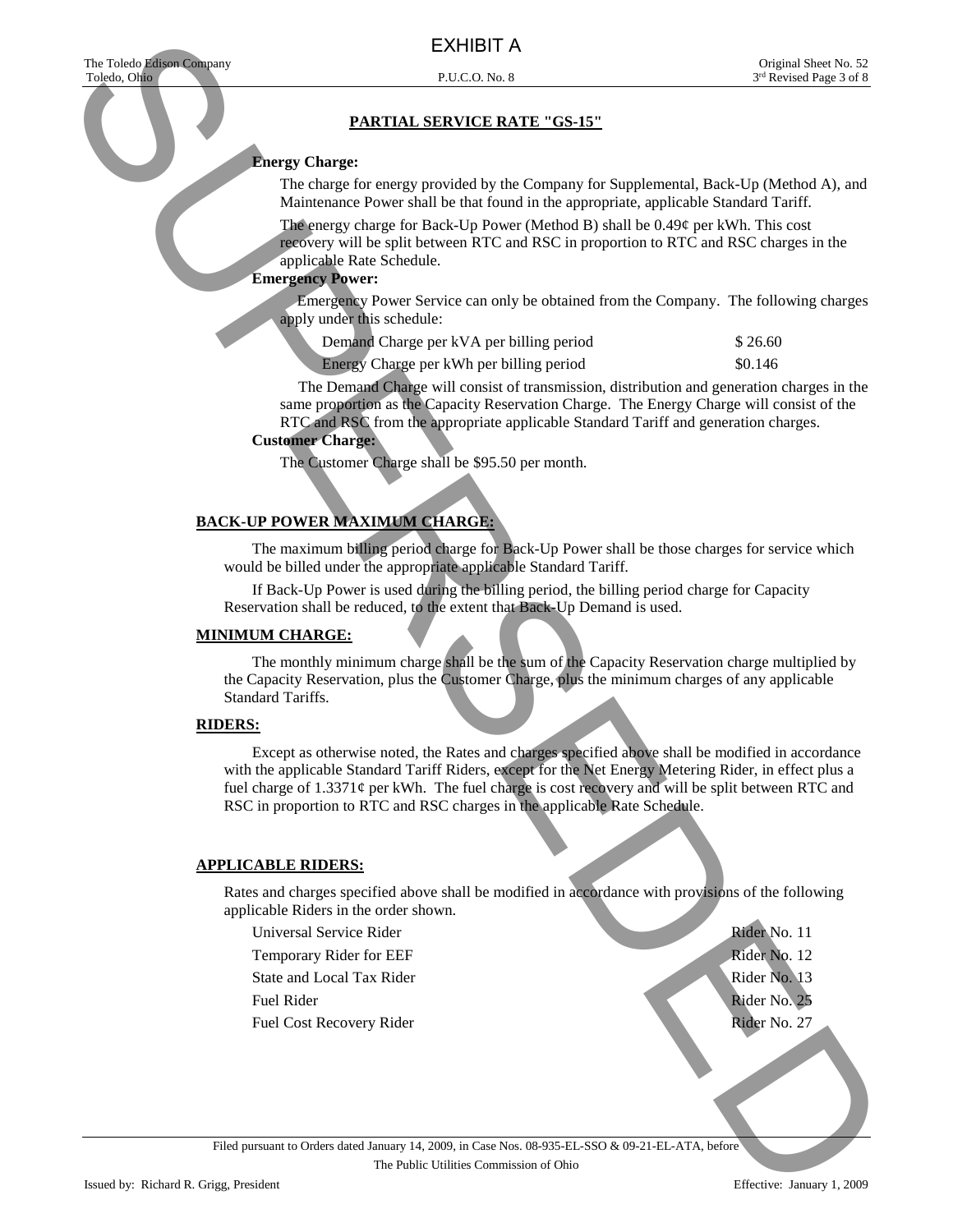#### **DETERMINATION OF PARTIAL SERVICE:**

 Partial Service Capacity shall be established by the Customer and the Company prior to receiving service under this schedule.

 The Customer may request a time dependent Partial Service Capacity level, subject to Company acceptance. The Customer must submit a supply profile for each capacity source sixty (60) days prior to the contract period. The Company has thirty days within which to make any reasonable modifications.

 In the event the Customer's alternate supply exceeds the presubmitted supply profile, the Partial Service Capacity will be reestablished at the new supply level for that and comparable time periods, and shall be in effect for the remainder of the contract period, unless otherwise altered hereunder.

 In the event the Customer installs additional generating equipment, or the metered Back-Up, Maintenance or Emergency demand in any billing period exceeds the Partial Service Capacity, the Partial Service Capacity shall be reestablished at the new level and remain in force for the remainder of the contract period, unless otherwise altered hereunder.

### **DETERMINATION OF CAPACITY RESERVATION:**

 The Capacity Reservation demand shall be specified sixty (60) days in advance of the initial contract period by the Customer and shall be equal to the amount of Customer owned generation or capacity from another electric source for which the Customer desires Back-Up capacity.

 In the event the customer requires Emergency power to be supplied by the Company, the Capacity Reservation deemed contracted for thereafter shall be increased by an amount equal to the net demonstrated usage determined by the amount of Emergency power supplied.

 The Capacity Reservation shall be in force for the remainder of the contract period, unless otherwise altered hereunder.

#### **CONTRACT PROVISIONS:**

 The contract period is defined as a one year period and service under this schedule shall be a oneyear term and self-renewing for annual periods thereafter. Unless otherwise authorized by the Company, the Customer may cancel service being provided hereunder upon written notice to the Company, received at least sixty (60) days prior to the end of any contract period.

 The Capacity Reservation or Partial Service Capacity may be adjusted during any annual term, upon written request by the Customer, subject to the approval of the Company.

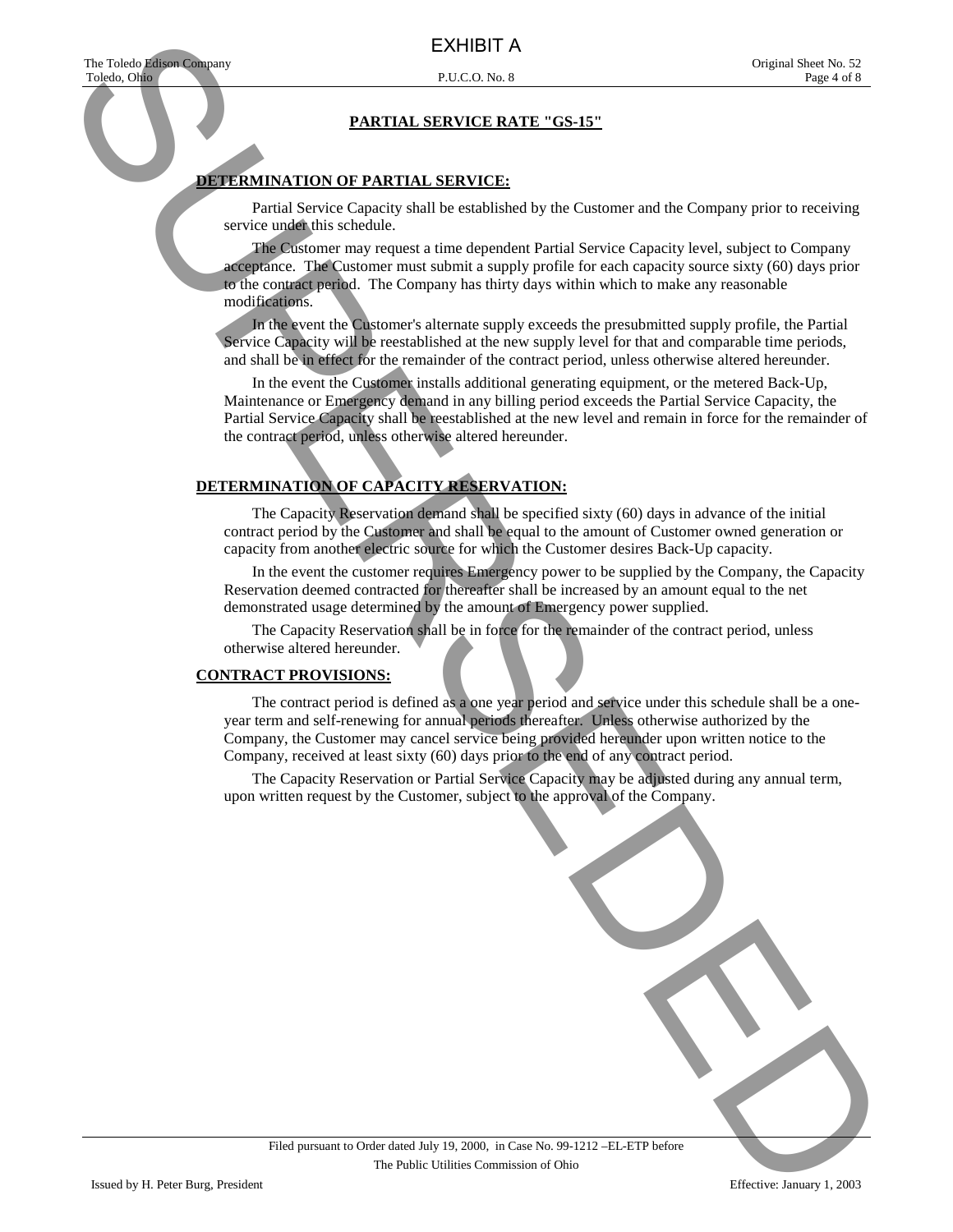#### **MAINTENANCE POWER SCHEDULE:**

 Maintenance Power shall be supplied under the applicable Standard Tariff, as determined by the Company using the requested level of maintenance demand, and such power shall be provided only on a prescheduled basis. At no time shall the requested Maintenance demand be more than the Partial Service Capacity.

 Maintenance Power will be available for up to four weeks per calendar year per generating unit. Of these twenty-eight days, the Customer will be permitted up to two consecutive days of Maintenance power, only during off-peak periods, during each of the summer billing periods. A maintenance day shall constitute any 24 consecutive hour period in which Maintenance power is scheduled. Sixty days (60) prior to the initial one-year contract period, and at least sixty (60) days prior to each succeeding annual period, a maintenance schedule shall be presented to the Company by the Customer. Customers with multiple generating units shall present a maintenance schedule for each unit, and shall specify the level of maintenance demand for each unit. The Company reserves the right to modify the maintenance schedule. Any modifications by the Company must be made with reason within 30 days after the annual maintenance schedule is presented by the Customer. EXHIBIT A CONTRACT CONTRACT CONTRACT CONTRACT CONTRACT CONTRACT CONTRACT CONTRACT CONTRACT CONTRACT CONTRACT CONTRACT CONTRACT CONTRACT CONTRACT CONTRACT CONTRACT CONTRACT CONTRACT CONTRACT CONTRACT CONTRACT CONTRACT CONT

 The Customer may request an adjustment in a scheduled maintenance outage up to three weeks prior to previously scheduled dates. Adjusted dates must be within one week of the previously scheduled dates and shall result in a scheduled outage of the same seasonal and daily characteristics, time and duration as the previously scheduled maintenance outage. Company approval, or disapproval with reason, for such adjustment shall be given within one week of such request.

 The Company may cancel a scheduled maintenance outage with reason at any time with seven (7) days notice prior to the beginning of a scheduled maintenance outage if conditions on the Company's system warrant such a cancellation. Such notification of cancellation shall state the reasons for such cancellation. Summer Maintenance power can be canceled by the Company within two days of such dates with reason. Scheduled maintenance outage(s) canceled by the Company shall be rescheduled subject to the mutual agreement of the Customer and the Company.

#### **TERMS AND CONDITIONS:**

- (1) All terms and conditions, and any other provision not specifically mentioned in this tariff, shall conform to those of the applicable Standard Tariff.
- (2) A Time-of-Day demand meter and a watt-hour meter, equipped with a detent to prevent reverse rotation, shall be used to measure the energy being supplied by the Company to the Customer. A Time-of-Day demand meter and a watt-hour meter, equipped with a detent to prevent reverse rotation, shall be installed to measure the energy provided to the Customer from sources other than the Company. The Customer's monthly electric bill shall be calculated by using measurements obtained from these meters.
- (3) Supplemental power will be calculated by measuring the total capacity and energy that is provided to the Customer by the Company less any Back-up, Emergency or Maintenance power provided to the Customer by the Company. Supplemental power shall be supplied to any Customer under the Company's appropriate, applicable Standard Tariff in effect at the time of service.

 The level of firm power requested by the Customer shall determine the appropriate, applicable Standard Tariff.

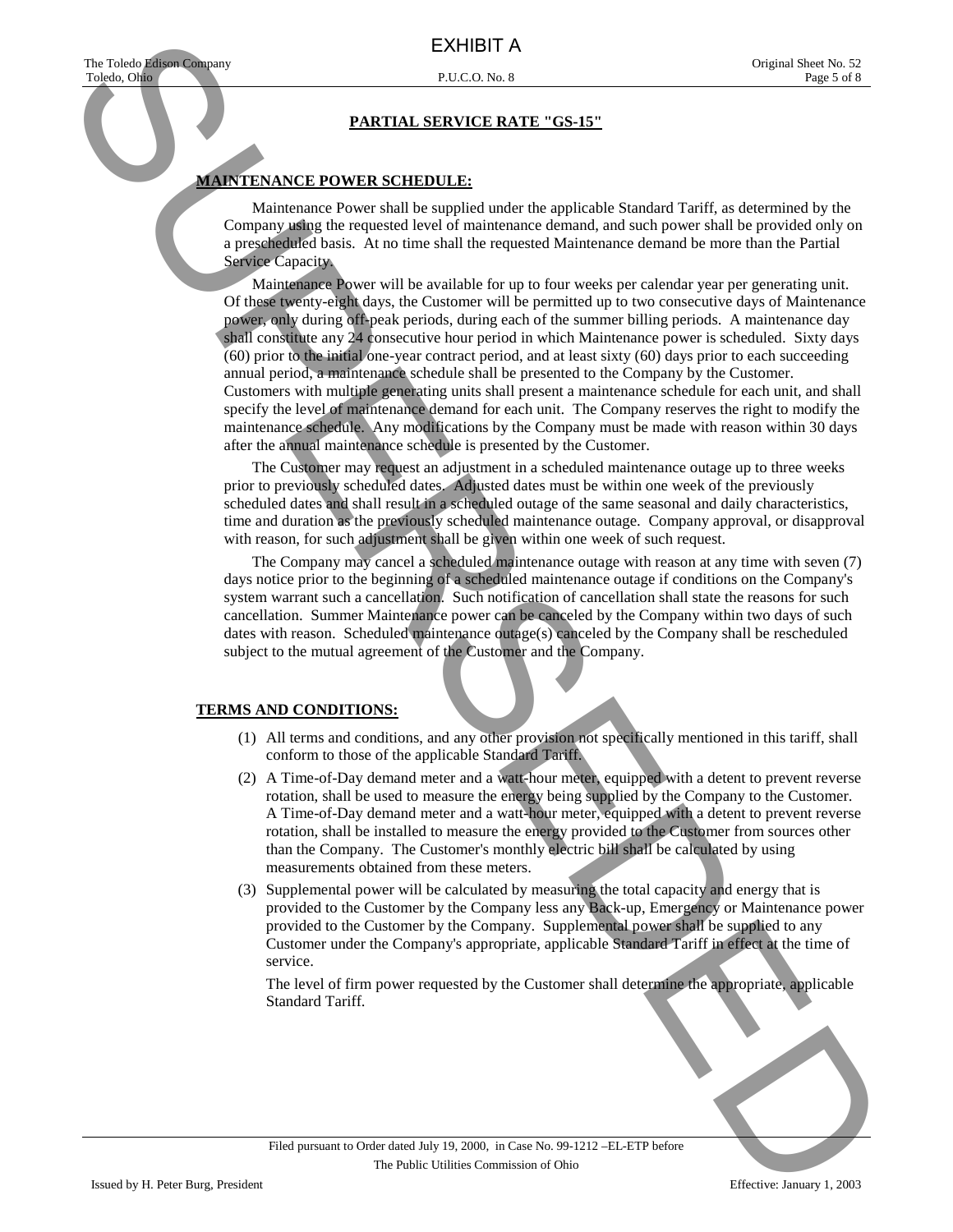#### **TERMS AND CONDITIONS (continued):**

 (4) The Customer shall be provided Back-up power during periods of unscheduled outages, but such power shall not exceed the level of the Customer's Partial Service Capacity. Should recorded demand exceed the level of the Capacity Reservation, the additional demand shall be charged at the Emergency Services Demand and Energy Charge. Back-up Power shall be supplied under the Company's appropriate, applicable Standard Tariff in effect at the time of providing service. The level of Capacity Reservation Power requested by the Customer shall determine the appropriate, applicable Standard Tariff. At no time shall the level of Back-up power be used to establish demand levels for Supplemental power.

 (5) Maintenance power shall be supplied to a Partial Service Customer under the appropriate, applicable Standard Tariff in effect at the time of providing service, as determined by the Customer's requested level of Maintenance Demand, and shall be provided on a scheduled basis. At no time will the level of Maintenance Power be used to establish demand levels for Supplemental Power.

 (6) Emergency Power shall be supplied, subject to availability and when there will be no detriment to system service reliability, to a Customer who does not contract with the Company for Capacity Reservation, or for any level of demand that exceeds such Capacity Reservation. At no time will the level of Emergency Power be used to establish levels for Supplemental Power.

#### **GENERAL RULES:**

- (1) All Customers shall comply with applicable national, state and local codes, standards and regulations.
- (2) All Customers shall comply with the provisions of this schedule, as well as the Company's General Rules and Regulations. The Company reserves the right to refuse or to terminate service under this schedule upon finding that the alternative energy supply will not be installed or is not operating in compliance with this schedule.
- (3) The Customer agrees to be legally responsible for any damage to the Company's facilities resulting from the alternate electrical source or operation of the Customer's generating equipment. The Customer also agrees to indemnify the Company and save it harmless from all damages, costs, claims and expenses to the Company, its employees, successors and assigns, or to any third party arising out of, or related to, the operation of the Customer's generator and equipment associated with the connection of the said equipment to the Company's system, except where such damages, costs, claims and expenses have been occasioned by the sole negligence of the Company, its agents or employees. The Company shall require proof of adequate insurance or bond. EXHIBIT AT SERVE OF THE VALUE ACTION CONTINUES IN THE VALUE ACTION CONTINUES IN THE VALUE ACTION CONTINUES IN THE VALUE ACTION CONTINUES IN THE VALUE ACTION CONTINUES IN THE VALUE ACTION CONTINUES IN THE VALUE ACTION CONT

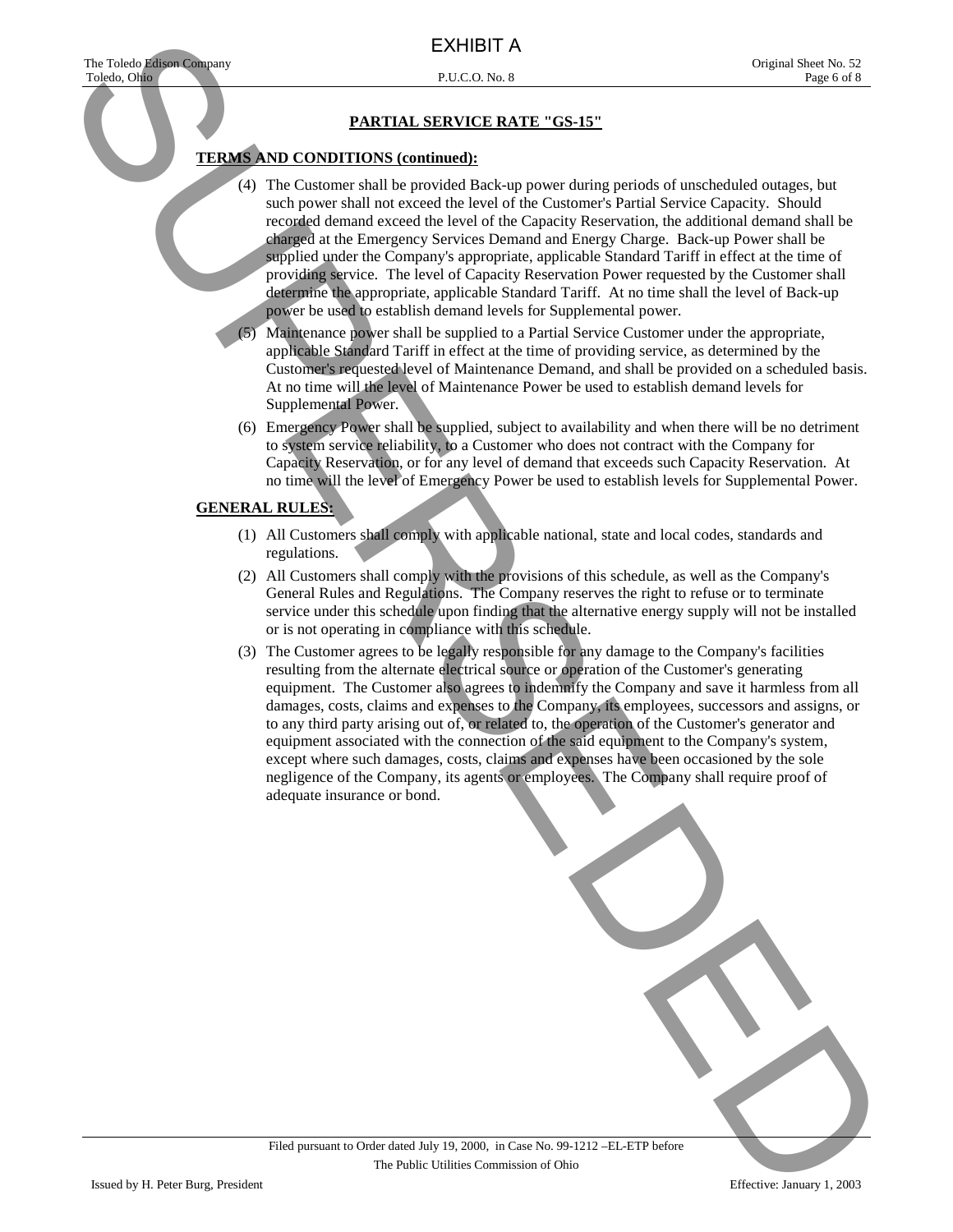## **SPECIAL RULES:**

- (1) The Customer's generating equipment must produce a 60 hertz sine wave output, with distortion at a level which is within applicable industry standards, at a voltage compatible with the Company's service voltage at the customer's service location.
- (2) The Customer shall provide the proper electrical devices to disconnect, without intentional time delay, its generating equipment from the Company's system in the event of a supply outage or a supply circuit failure. A manual disconnection device, capable of being padlocked by the Company, must be provided. The Company shall have access to such equipment at all times and be the sole judge of whether any safety or operating hazards exist.
- (3) The Customer will provide the Company with manufacturer's literature describing the electrical characteristics and operation of the proposed generator and associated equipment. The Company shall have the right to refuse connection of any device which it finds incompatible with its electric system.
- (4) The Customer shall pay all Interconnection costs.
- (5) The Customer shall perform and bear all costs associated with maintenance work required for interconnection equipment.
- (6) Sixty (60) days prior to making any changes or modifications to its equipment which materially impacts operation, the Customer shall notify the Company in writing.
- (7) At the time that a Customer permanently ceases operation, all equipment which was necessary to permit interconnected operations, shall be promptly removed. All costs incurred with the removal shall be borne by the Customer.
- (8) Recording meters as specified by the Company shall be installed on the Customer's generating unit(s) at the Customer's expense. All metering equipment shall remain the property of the Company.
- (9) The Company may enter into Individualized agreements with Customers which may deviate from this schedule. Such agreements shall address those significant characteristics of service and cost which would influence a need for an individualized agreement such as, but not limited to the following:
	- a. The ability of the partial service customer to accept interruptible service under back-up conditions;
	- b. Whether the arrangement allows for long term utility planning of least cost capacity availability;
	- c. Whether there is sufficient local facility capacity to serve the load;
	- d. Whether there is sufficient substation capacity to serve the load;
	- e. Whether there is sufficient transmission and generating capacity to serve the load.
- (10) The Company will allow up to a four (4) hour grace period for the Customer to bring its alternative supply back on line in the event of a Company-caused outage of the alternative supply. Upon written notice and proof within ten (10) days by the Customer that a Company service interruption caused such outage, the Company will supply partial service to the Customer through the Supplemental service provisions. This service will continue until restoration of the alternative supply is established but not for longer than four hours after reestablishment of Company service. EXHIBIT A CONTRACT CHECK CHECK CHECK CHECK CHECK CHECK CHECK CHECK CHECK CHECK CHECK CHECK CHECK CHECK CHECK CHECK CHECK CHECK CHECK CHECK CHECK CHECK CHECK CHECK CHECK CHECK CHECK CHECK CHECK CHECK CHECK CHECK CHECK CHEC

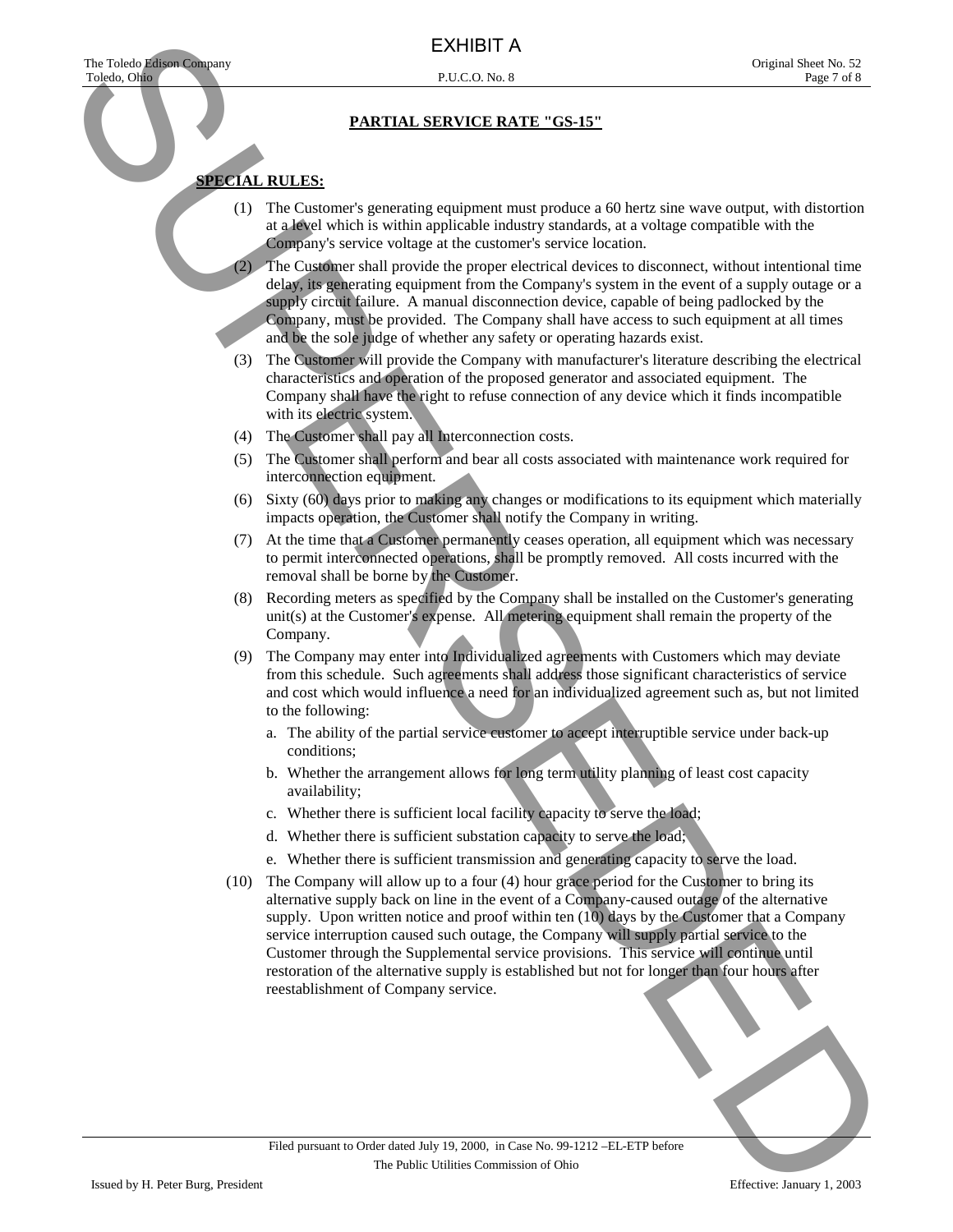## **DEFINITIONS:**

 "Qualifying Facility" means a co-generation facility or a small power production facility which is a Qualifying Facility under Subpart 5 of FERC 18 CFR Part 292.

"Sale" means the sale of electric energy or capacity or both by the Company to a Customer under the Partial Service Tariff.

 "Interconnection costs" means the reasonable costs incurred by the Company directly related to the installation and maintenance of the physical facilities necessary to permit interconnected operations with a Customer under the Partial Service Tariff to the extent such costs are in excess of the corresponding costs which the Company would have incurred if it had not engaged in interconnection operations, but instead generated an equivalent amount of electric energy itself or purchased an equivalent amount of electric energy or capacity from other sources. Interconnection costs include, but are not limited to, the cost of connection, switching, metering, transmission, distribution, safety provisions and administrative costs. Interconnection costs do not include any costs included in the calculation of avoided costs. EXHIBIT A SURVEY CONTRACT CONTRACT CONTRACT CONTRACT CONTRACT CONTRACT CONTRACT CONTRACT CONTRACT CONTRACT CONTRACT CONTRACT CONTRACT CONTRACT CONTRACT CONTRACT CONTRACT CONTRACT CONTRACT CONTRACT CONTRACT CONTRACT CONTRA

 "Supplemental power" means electric energy or capacity or both supplied by the Company regularly used by a Partial Service Customer, in addition to that which the Customer acquires from alternate sources or generates itself.

 "Back-up power" means electric energy or capacity supplied by the Company, to replace energy ordinarily obtained by the Customer from other sources or produced by the Customer's generating facility, during an unscheduled outage.

 "Maintenance power" means electric energy or capacity supplied by the Company during scheduled outages of the Customer's generating equipment or alternate electric supply.

 "Emergency power" means Company supplied electric energy or capacity to a Customer served under the Partial Service Tariff who does not purchase Capacity Reservation Power in an amount sufficient to meet its needs during the period of an unscheduled outage.

 "Excitation power" means Company supplied electric energy or capacity required by the Customer served under the Partial Service Tariff to energize generation equipment, transformers and other Customer equipment.

 "Capacity Reservation" means the level of demand the Customer contracts for on a monthly basis from the Company and shall be that amount up to or equal to the amount of Customer-owned generation or capacity from another electric source.

 "Partial Service Capacity" means that capacity expected to be achieved by the alternate source of electrical supply as determined by, but not limited to, such indicators as nameplate rating of equipment, alternate power supply agreements, transformer or line limitations, or net demonstrated capability.

 "Billing Period" or "billing period" means the monthly period over which the Company normally applies its rates and tariffs.

 "Full Service Tariff" means the firm power rate tariffs contained in the Company's Schedule of Rates, Rules and Regulations for Electric Service, P.U.C.O. No. 8.

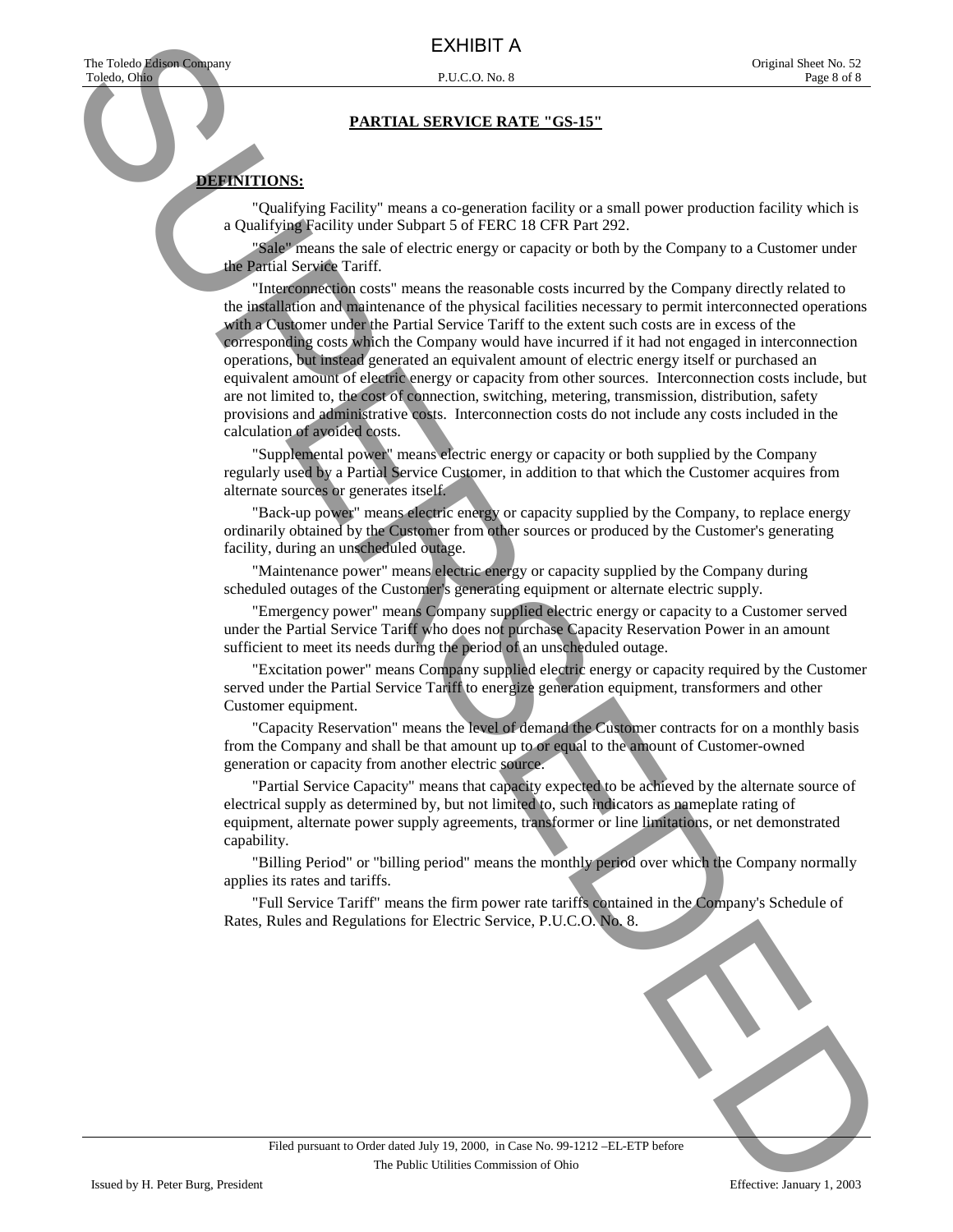#### **Applicability:**

This rider applies to general service customers having generation equipment that does not qualify for The Net Energy Metering Rider, electric generation equipment having been established as a Qualifying Facility, or who requires partial service from the Company as back-up, or as a partial electric requirement to another electric source capable of supplying a portion of their power requirements other than for emergency purposes. Partial Sevice includes one or more of the following services; Supplemental Service, Back-up Service, or Maintenance Service which shall be approved in advance by the Company.

#### **Conditions:**

All provisions in the rate schedule which would be applicable to the customer if it were a full service customer related to billing and terms and conditions of service shall apply to service under this rider. The Company's Electric Service Regulations shall apply to the installation and use of electric service.

In applying this rider, or any part thereof, the Company does not waive the right to disconnect a customer who connects or operates equipment in parallel with the Company's system without approval of the Company or who in any way interferes with or jeopardizes service to other customers, endangers others or adversely affects the Company's operations.

#### **Rate:**

#### **Administrative Charge**

\$ 95.50 per month

#### **Monthly Charge:**

The customer shall contract for capacity sufficient to meet maximum requirements under the applicable rate schedule. All characteristics of service, including pricing, shall be governed by the rate schedule and other applicable riders.

#### **Generation from Certified Suppliers:**

Nothing in this rider is intended to prevent the customer from obtaining generation service from a competitive retail electric services provider.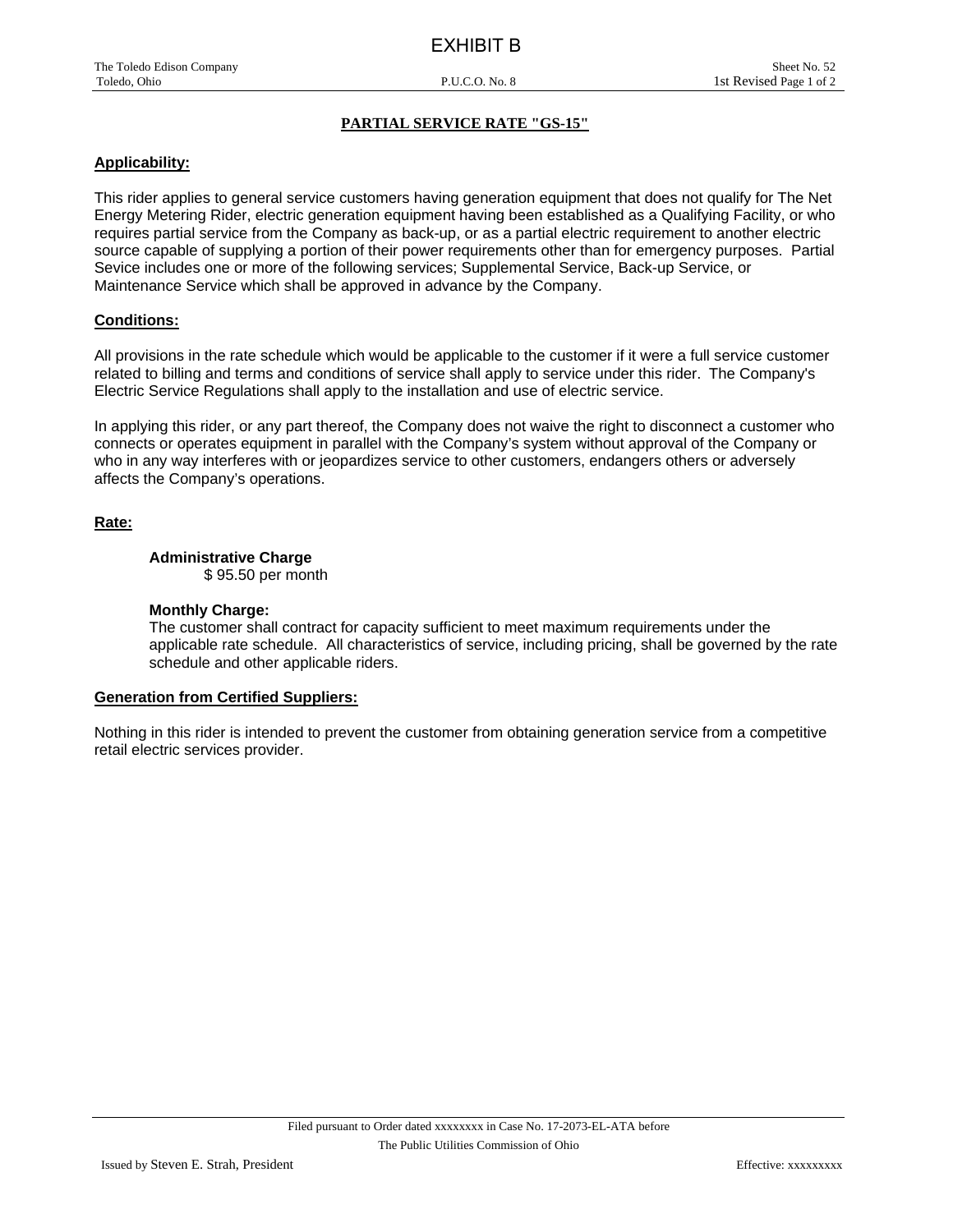| 申して リング・シーム アール あいしょう ファール |                |                         |
|----------------------------|----------------|-------------------------|
| Toledo, Ohio               | P.U.C.O. No. 8 | 1st Revised Page 2 of 2 |
| The Toledo Edison Company  |                | Sheet No. 52            |
|                            |                |                         |

EXHIBIT B

#### **Facilities and Services:**

The customer shall install required interconnection facilities as set forth in the Interconnection Tariff of the Company. The Company reserves the right to require the customer to pay for all or any portion of the costs associated with providing the facilities specifically required to provide partial service.

#### **Partial Service Contract:**

Paritial Service hereunder shall be furnished in accordance with a written contract, which by its term shall be in full force and effect for a minimum period of one year and shall continue in force thereafter from year to year. Contracts may be cancelled by either party upon not less than 60 days notice in writing prior to the expiration date of any yearly period under the contract.

The Company may enter into individualized agreements with customers. Such agreements shall address those significant characteristics of service and cost which would influence a need for an individualized agreement such as, but not limited to, the following:

- a. The ability of the Partial Service customer to accept interruptible service under back-up conditions,
- b. Whether the arrangement allows for long-term utility planning of least cost capacity availability,
- c. Whether there is sufficient local facility capacity to serve the load,
- d. Whether there is sufficient substation capacity to serve the load.

#### **Definitions:**

"Qualifying Facility" (QF) means a cogeneration facility or a small power production facility which is a Qualifying Facility under Subpart B of FERC 18 Code of Federal Regulations Part 292.

"Supplemental Service" means electric service supplied by the Company regularly used by a Partial Service customer, in addition to that which the customer acquires from alternate sources or generates itself.

"Back-Up Service" means electric service supplied by the Company, to replace energy ordinarily obtained by the customer from other sources or produced by the customer's generating facility, during an unscheduled outage.

"Maintenance Service" means electric service supplied by the Company during scheduled outages of the customer's generating equipment or alternate electric supply.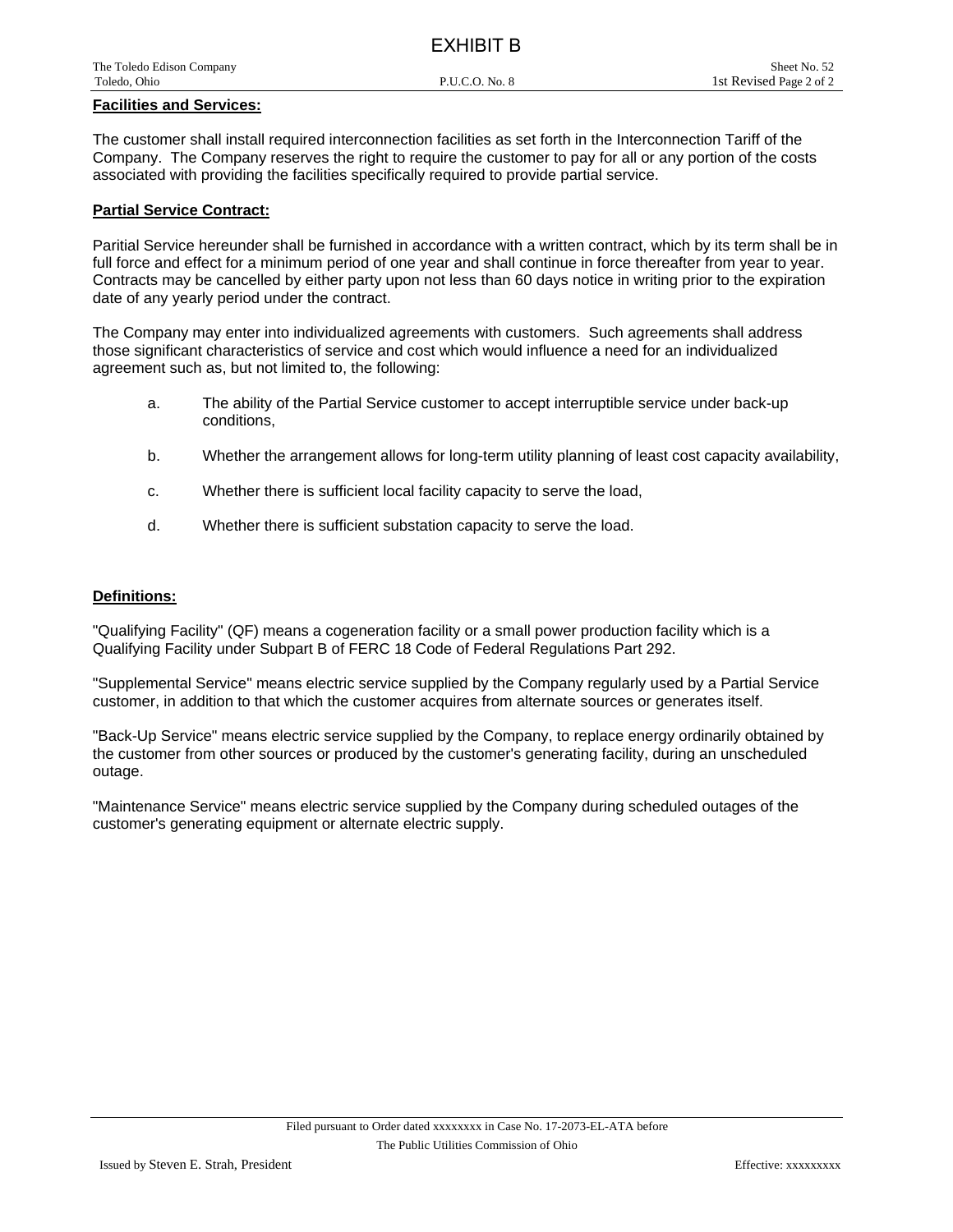This application for approval of the Company's Partial Service Rate GS-15 seeks to amend and replace the existing tariff pursuant to the PUCO Order dated 3/31/16 in Case No. 14-1297-EL-SSO: "The Companies will file amended partial service tariffs that minimize risks to other nonshopping customers and reflect the fact that the Companies no longer own generation and source generation for their non-shopping customers via a competitive bid process."